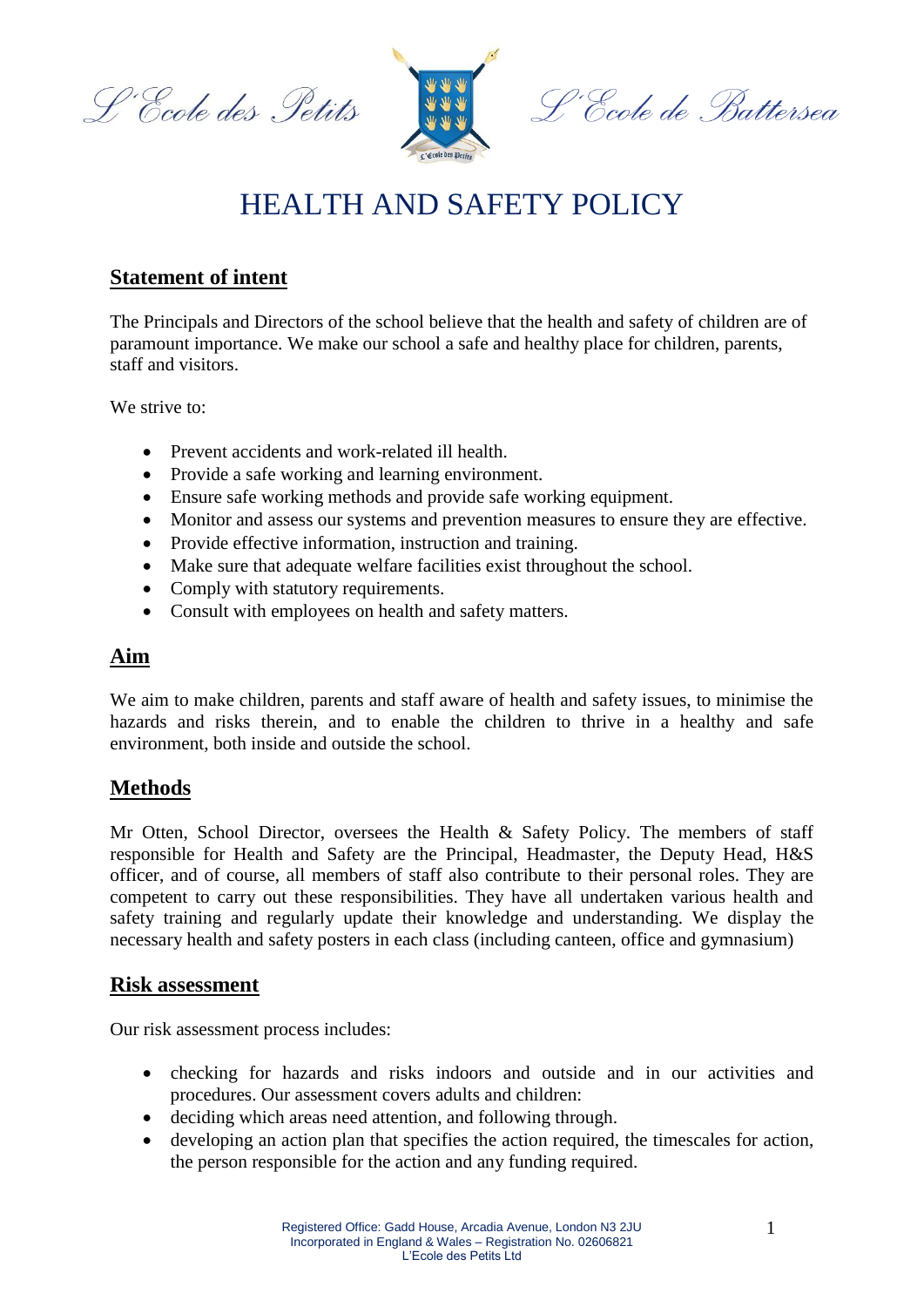L'Ecole des Petits



L'École de Battersea

We maintain lists of health and safety issues, which are checked:

- Daily before the session begins
- Weekly (alarm is tested at the end of every week)
- Monthly (Class and facility assessments)
- Termly when a full fire drill is carried out, and the whole environment checked.
- Annually. Buildings, services and facilities, and Fire Risk Assessment

#### **Insurance cover**

The school carries full insurance cover of its buildings and contents, and both Employers and Public Liability Insurance,

### **Awareness raising**

- Our induction and annual refresher training for staff include a clear explanation of health and safety issues so that all adults are able to adhere to our policy and understand their shared responsibility for health and safety. The induction and refresher training covers matters of employee well-being, including safe lifting and the storage of potentially dangerous substances.
- Records are kept of these induction training sessions, and new staff are asked to sign the records to confirm that they have taken part.
- Health and safety issues are explained to the parents of new children so that they understand the part played by these issues in the daily life of the setting.
- As necessary, health and safety training is included in the annual training plans of staff, and health and safety are discussed regularly at staff meetings.
- We have a no smoking policy.
- Children are made aware of health and safety issues through discussions, planned activities and routines.

# **Children's safety**

- We ensure all staff employed have been checked for criminal records by an enhanced disclosure from the Criminal Records Bureau.
- All children are supervised by adults at all times.
- Whenever children are on the premises, at least two adults are present.

# **Security**

- Systems are in place for the safe arrival and departure of children. The times of the children's arrivals and departures are recorded.
- The arrival and departure times of adults staff and visitors are recorded.
- Our systems prevent children from leaving our premises unnoticed.
- The personal possessions of the staff are securely stored during sessions.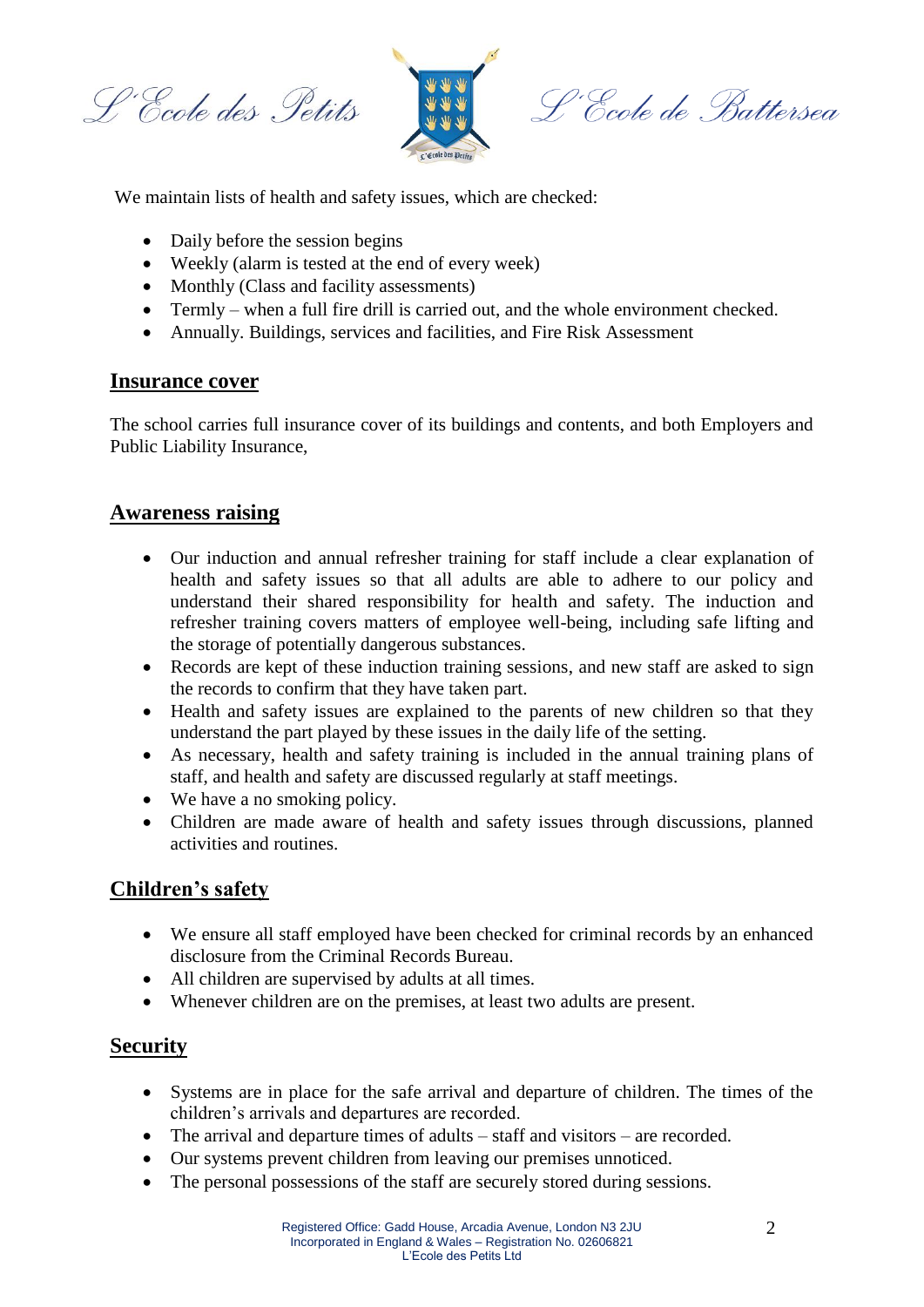L'Ecole des Petits



L'École de Battersea

# **Windows**

- Low-level windows are made from materials that prevent accidental breakage or are made safe, and on fire, routes are fire rated.
- Windows are protected from accidental breakage or vandalism from people outside the building.
- Windows above the ground floor are secured so that children cannot climb through them.

# **Doors**

 We take appropriate precautions to prevent children's fingers from being trapped in doors.

## **Floors**

All surfaces are checked daily to ensure they are clean and not uneven or damaged.

# **Kitchen**

- Children do not have unsupervised access to the kitchen.
- All surfaces are clean and non-porous.
- There are separate facilities for hand-washing and for washing-up.
- Cleaning materials and other dangerous materials are stored out of children's reach.
- When children take part in cooking activities, they:
	- are supervised at all times;
	- are kept away from hot superficies and hot water; and
	- do not have unsupervised access to electrical equipment.

### **Electrical/gas equipment**

- All electrical/gas equipment conforms to safety requirements and is checked regularly.
- Our boiler/electrical switchgear/meter cupboard is not accessible to the children.
- Fires, heaters, electrical sockets, wires and leads are properly guarded and the children are taught not to touch them.
- Storage heaters are checked daily to make sure they are not covered.
- There are sufficient sockets to prevent overloading.
- The temperature of hot water is controlled to prevent scalds.
- Lighting and ventilation are adequate in all areas including storage areas.

# **Storage**

All resources and materials from which children select are stored safely.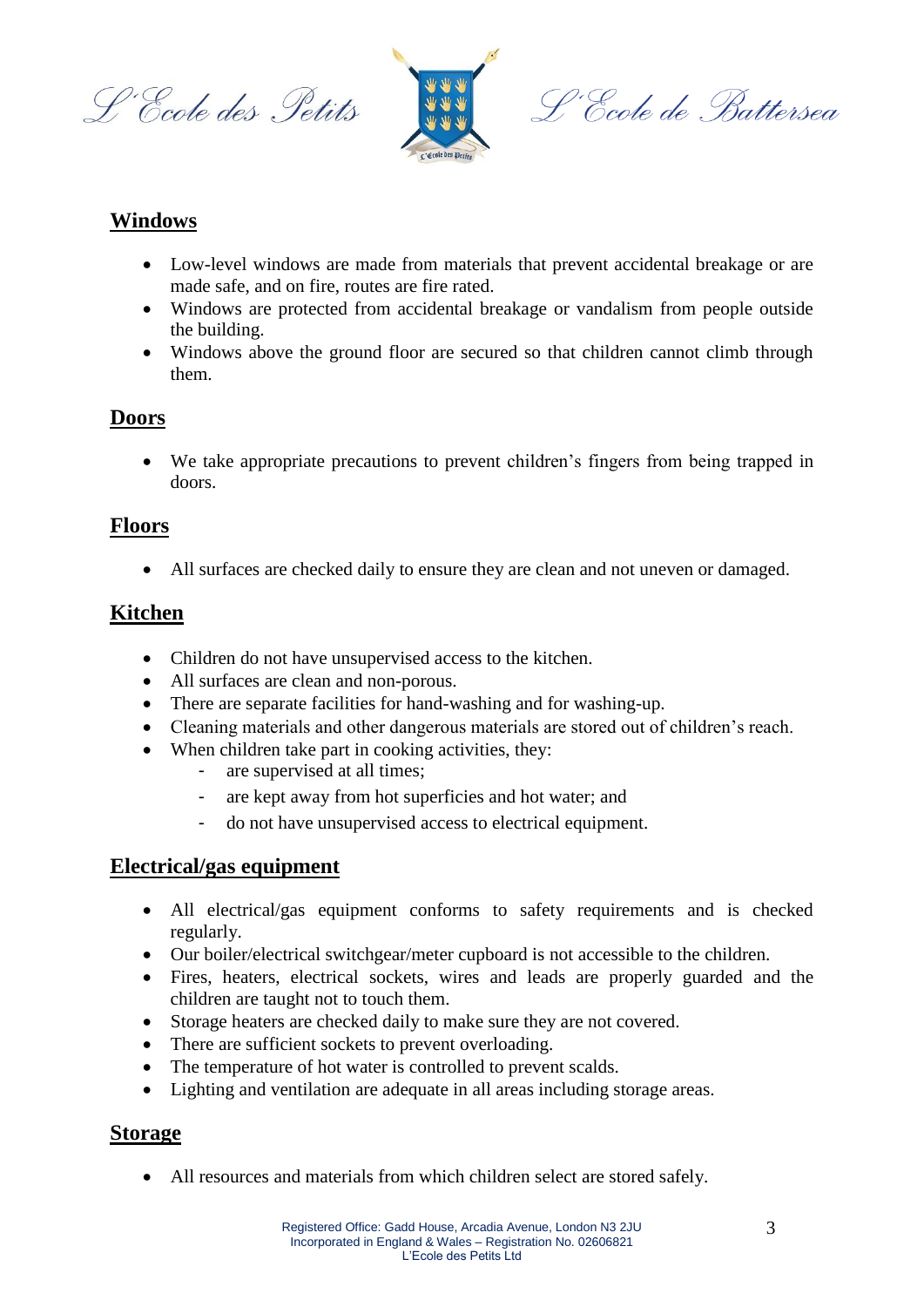L'Ecole des Petits



L'Ecole de Battersea

 All equipment and resources are stored or stacked safely to prevent them from accidentally falling or collapsing.

#### **Outdoor area**

- Our outdoor areas have secure perimeters.
- Our outdoor areas are checked for safety before used. (ie, equipment is dried if wet and surfaces kept clean)
- Adults and children are alerted to the dangers of poisonous plants, herbicides and pesticides.
- Where water can form a pool on equipment, it is emptied before children start playing outside.
- Our outdoor sandpit is covered when not in use and is cleaned regularly.
- All outdoor activities are supervised at all times.

# **Hygiene**

- We regularly seek information from the Environmental Health Department and the Health Authority to ensure that we keep up to date the latest recommendations.
- Our daily routines encourage children to learn about personal hygiene.
- We have a daily cleaning routine for the setting which includes play areas, classrooms, gymnasium, kitchen, offices rest area, common areas and toilets
- We have a schedule for cleaning resources and equipment, dressing-up and furnishings.
- The toilet area has a high standard of hygiene including hand-washing and drying facilities.
- We implement good hygiene practices by:
	- Cleaning tables between activities.
	- Checking toilets regularly.
	- Wearing protective clothing such as aprons and disposable gloves as appropriate.
	- Providing sets of clean clothes.
	- Providing tissues and wipes.

# **Activities**

- Before purchase or loan, equipment and resources are checked to ensure that they are safe for the ages and stages of the children currently attending the setting.
- The layout of play equipment allows adults and children to move safely and freely between activities.
- All equipment is regularly checked for cleanliness and safety and any dangerous items are repaired or discarded.
- All materials including paint and glue are non-toxic.
- Sand is clean and suitable for children's play.
- Physical play is constantly supervised.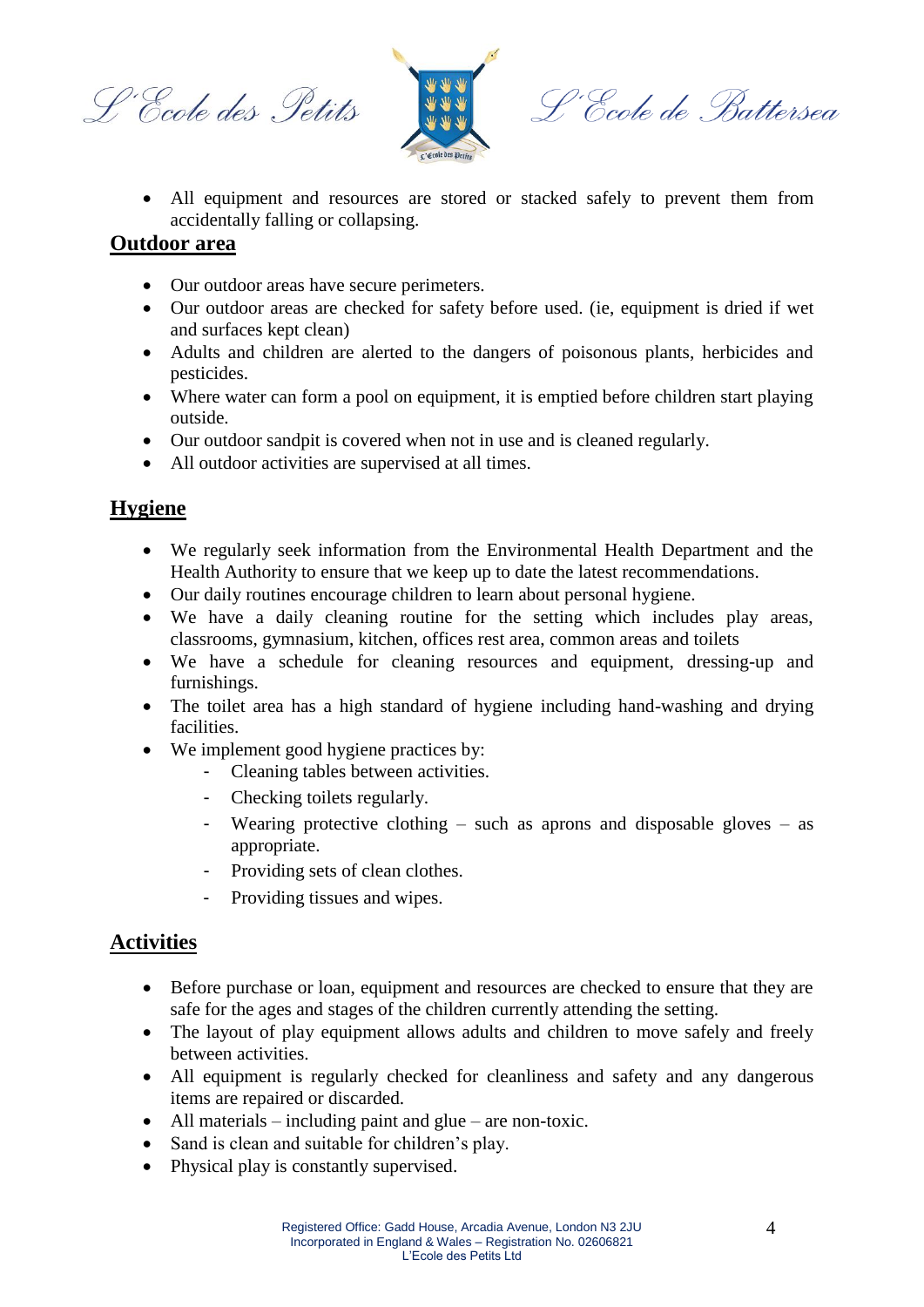L'Ecole des Petits



L'École de Battersea

- Children are taught to handle and store tools safely.
- Children who are sleeping are checked regularly. Children learn about health, safety and personal hygiene through the activities we provide and the routines we follow.

## **Food and drink**

- Staff who handle food understand and comply with food safety and hygiene regulations.
- All food and drink are stored appropriately.
- Adults do not carry hot drinks through the play area(s) and classrooms and do not place hot drinks within reach of children.
- Snack and meal times are appropriately supervised, and children do not walk about with food and drinks outside of the canteen.
- Fresh drinking water is available to the children at all times.
- We operate systems to ensure that children do not have access to food/drinks to which they are allergic.

#### **Outings and visits**

- We have agreed procedures for the safe conduct of outings.
- Parents sign a general consent on registration for their children to be taken out as a part of the daily activities of the setting.
- A risk assessment is carried out before an outing takes place.
- Our adult to child ratio depends on the children's age. For instance, if a child is five years old, the adult to child ratio is at least 1:5.
- Named children are assigned to individual staff to ensure each child is individually supervised and to ensure no child gets lost and that there is no unauthorised access to children.
- Outings are recorded and Educational Visits Risk Assessment forms are given to the Educational Visits Coordinator for filing. (Sophie Moyon)
	- the date and item of outing
	- the venue and mode of transport
	- names of staff assigned to named children
	- time of return
- Staff take a mobile phone on outings, and supplies of tissues, wipe, pants etc., as well as a mini first aid pack, a snack and water. The amount of equipment will vary and be consistent with the venue and the number of children as well as how long they will be out for.
- A minimum of two staff should accompany children on outings.

### **Missing child**

If a child goes missing from the setting

• The person in charge will carry out a thorough search of the building and garden.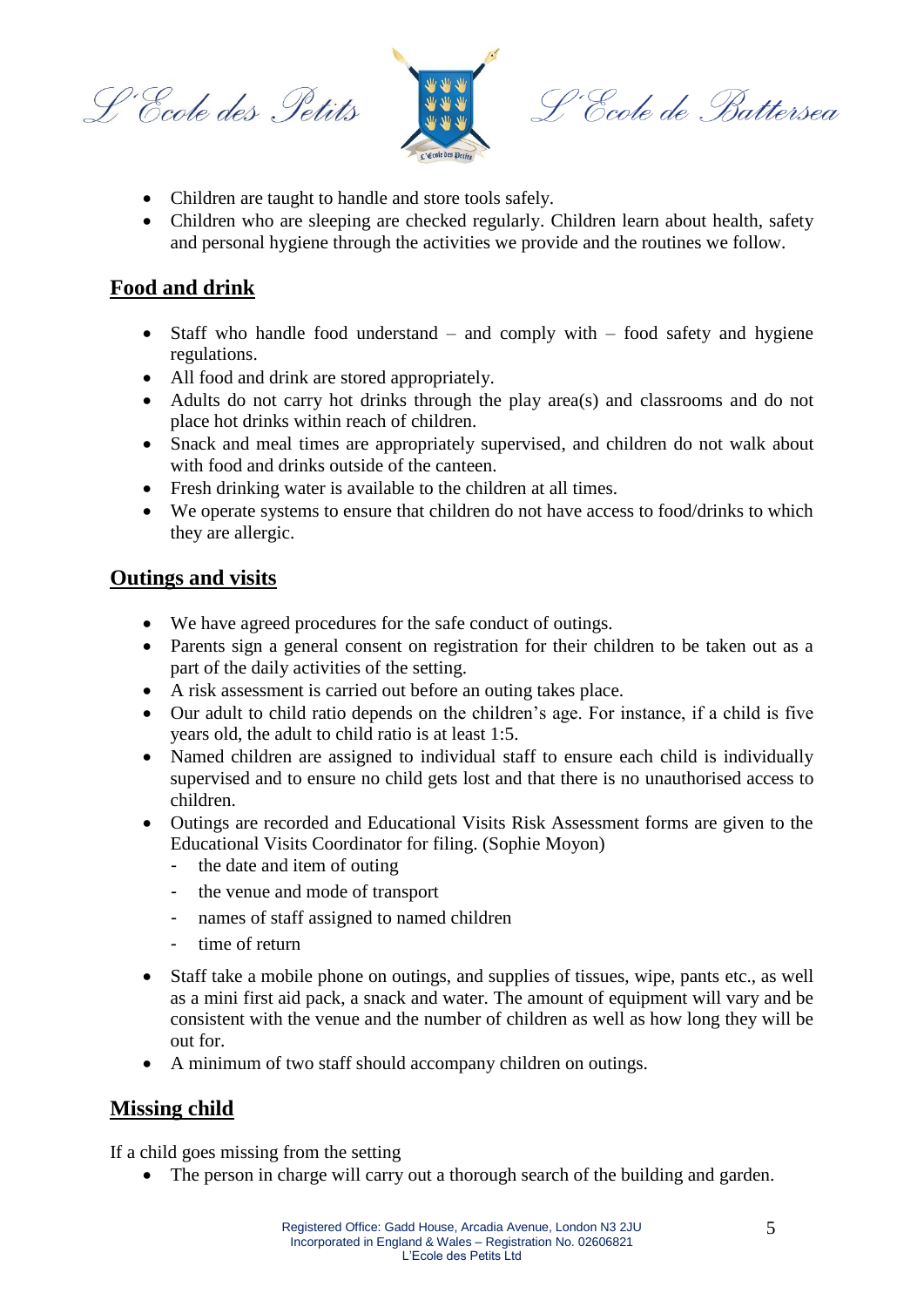L'Ecole des Petits



L'École de Battersea

- The register is checked to make sure no other child has also gone astray.
- Doors and gates are checked to see if there has been a breach of security whereby a child could wander out.
- The person in charge talks to staff to establish what happened.
- If the child is not found, the parent is contacted, and the missing child is reported to the police.

If a child goes missing from an outing where parents are not attending and responsible for their own child, the setting ensures that there is a procedure that is followed.

- As soon as it is noticed that a child is missing, staff on the outing ask children to stand with their designated person and carry out a headcount to ensure that no other child has gone astray. One member of staff searches the immediate vicinity but does not search beyond that.
- The staff contact the police using the mobile phone and report the child as missing.
- In an indoor venue, the staff contact the venue's security who will handle the search and contact the police if the child is not found.
- The person in charge contacts the Principal, Headmaster or Deputy Head who comes down to the setting as soon as possible.

### **Investigation**

- The Principal, Headmaster or Deputy Head carries out a full investigation taking written statements from all the staff present at the time, or who were on the outing.
- The key person/staff writes an incident report detailing:
	- the date and time of the report:
	- what staff / children were in the group/outing;
	- when the child was last seen in the group/outing;
	- the time it is estimated that the child went missing.
- A conclusion is drawn as to how to breach of security happened.
- If the incident warrants a police investigation, all staff cooperate fully. In this case, the police will handle all aspects of the investigation, including interviewing staff. Social Services may be involved if it seems likely there is a child protection issue to address.
- The incident is reported; the local authority Health and Safety Officer may want to investigate and will decide if there is a case for prosecution.
- OFSTED is informed.
- Our own Insurance Company is informed.

### **Animals**

- Animals visiting the setting are free from disease and safe to be with children, and do not pose a health risk.
- Children wash their hands after contact with animals.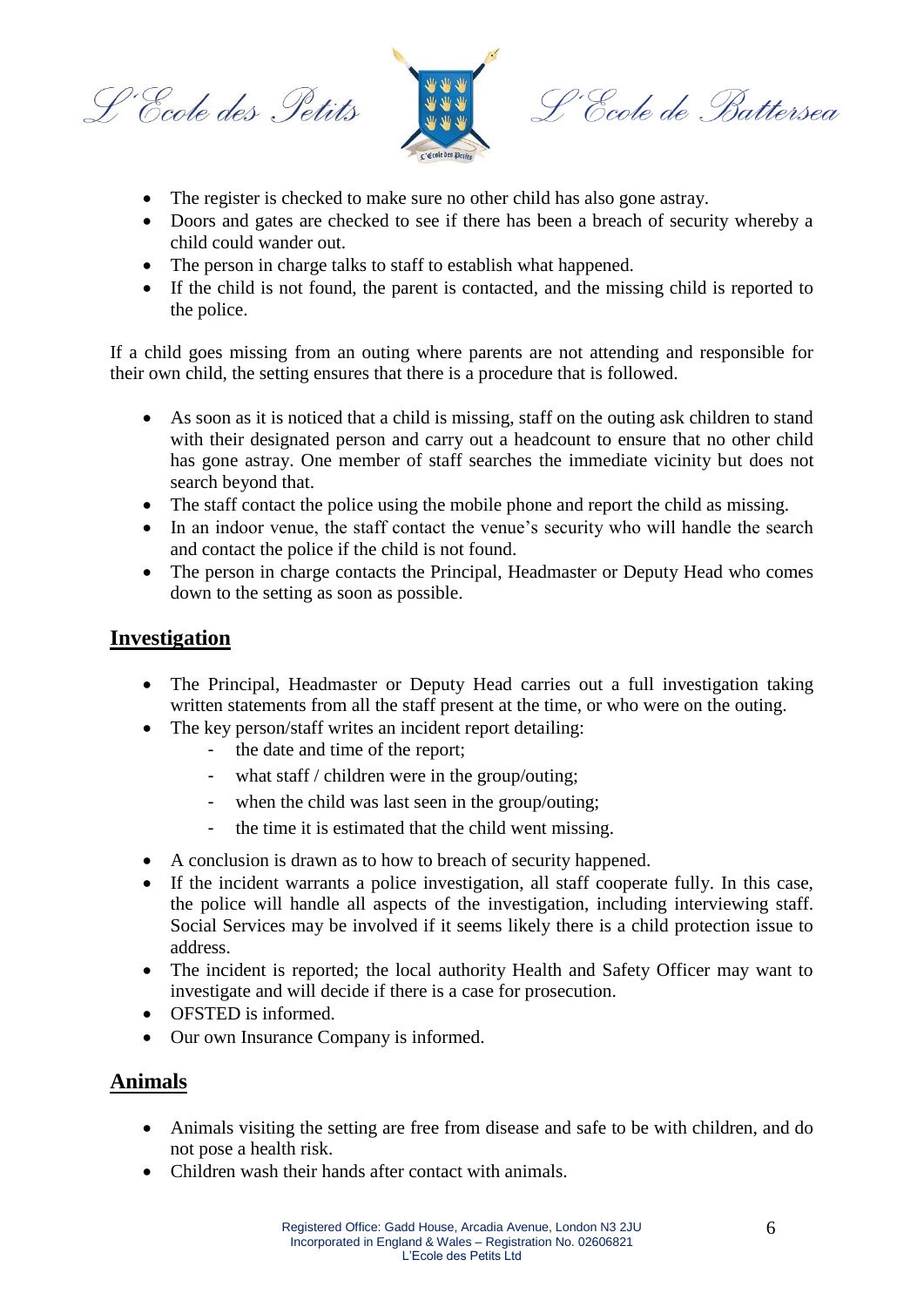L'Ecole des Petits



L'Ecole de Battersea

Dealing with incidents

We meet our legal requirements for the safety or our employees by complying with RIDDOR (the Reporting of Injury, Disease and Dangerous Occurrences Regulations). We report to the Health and Safety Executive:

- any accident to a member of staff requiring treatment by a general practitioner or hospital; and…
- any dangerous occurrences. This may be an event that causes injury or fatalities or an event that does not cause an accident but could have done, such as a gas leak.
- any dangerous occurrence is recorded in our Incident Book. See below.

Information for reporting the incident to Health and Safety Officer is detailed in the Pre-School Learning Alliance's publication, Accident Record.

## **Our Incident Book**

- We keep an incident book for recording incidents including those that are reportable to the Health and Safety Executive as above.
- These incidents include:
	- break in, burglary, theft of personal or the setting's property;
	- fire, flood, gas leak or electrical failure;
	- attack on a member of staff or parent on the premises or nearby;
	- any racist incident involving staff or family on the centre's premises;
	- death of a child, and
	- a terrorist attack or threat of one.
	- Any child having an accident.
- In the incident book, we record the date and time of the incident, nature of the event, who was affected, what was done about it – or if it was claimed or reported to the police, and if so a crime number. Any follow up, or insurance claim made, should also be recorded.
- In the unlikely event of a terrorist attack, we follow the advice of the emergency services with regard to evacuation, medical aid and contacting children's families. Our standard Fire Safety Policy will be followed and staff will take charge for their key children. The incident is recorded when the threat is averted.
- In the unlikely event of a child dying on the premises, for example through cot death in the case of a baby, or any other means involving an older child, the emergency services are called, and the advice of these services are followed.
- The incident book is not for recording issues of concern involving a child. This is recorded in the child's own file.

### **Administration of medication**

 Only prescribed medication may be administered. It must be in-date and prescribed for the current condition.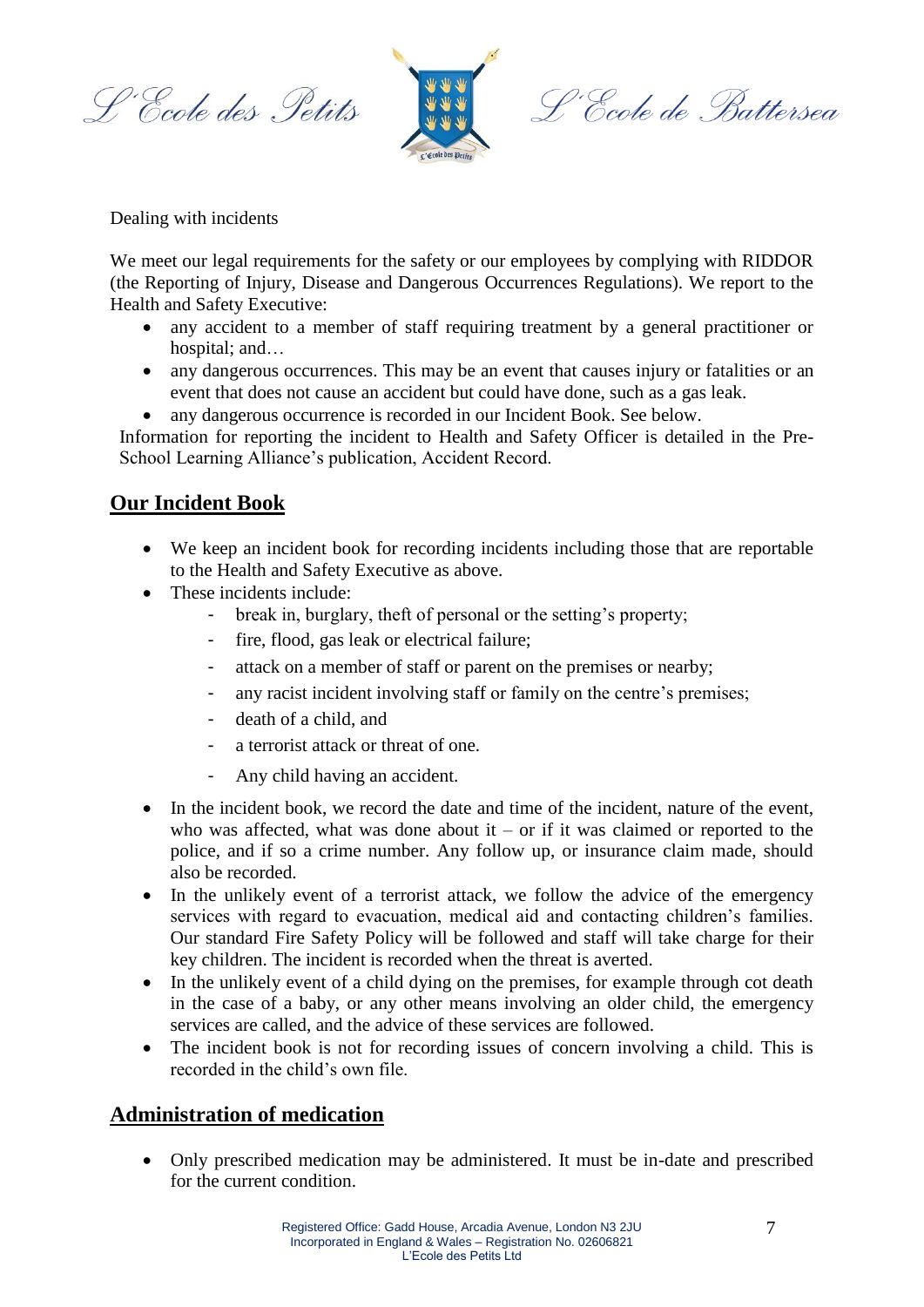L'Ecole des Petits



L'École de Battersea

- Children taking prescribed medication must be well enough to attend the setting.
- Children's prescribed drugs are stored in their original containers, are clearly labelled and are inaccessible to the children.
- Parents give prior written permission for the administration of medication. This states the name of the child, name(s) of parent(s), date the medication starts, the name of the medication and prescribing doctor, the dose and times, or how and when the administration is to be administered.
- The administration is recorded accurately each time it is given and is signed by the staff. Parents sign the record book to acknowledge the administration of a medicine.
- If the administration of prescribed medication requires medical knowledge, individual training is provided for the relevant member of staff by a health professional.

# **Safety of adults**

- Adults are provided with guidance about the safe storage, movement, lifting and erection of large pieces of equipment.
- When adults need to reach up to store equipment or to change the light bulbs, they are provided with safety equipment to do so.
- All warning signs are clear and in appropriate languages.
- The sickness of staff and their involvement in accidents are recorded. The records are reviewed termly to identify any issues that need to be addressed.

### **Records**

In accordance with the National Standards for Day Care, we keep records of:

- **Adults:**
	- Names and addresses of all staff on the premises, including temporary staff who work with the children or who have substantial access to them;
	- Names and addresses of the owners or of all members of management;
	- All records relating to the staff's employment with the setting, including application forms, references, results of checks undertaken, etc.

#### **Children:**

- Names, addresses and telephone numbers of parents and adults authorised to collect children from setting;
- The names, addresses and telephone numbers of emergency contacts in case of children's illness or accident;
- The allergies, dietary requirements and illness of individual children;
- The times of attendance of children, staff and visitors;
- Accidents and medication administration records;
- Consents for outings, administration of medication, emergency treatment; and